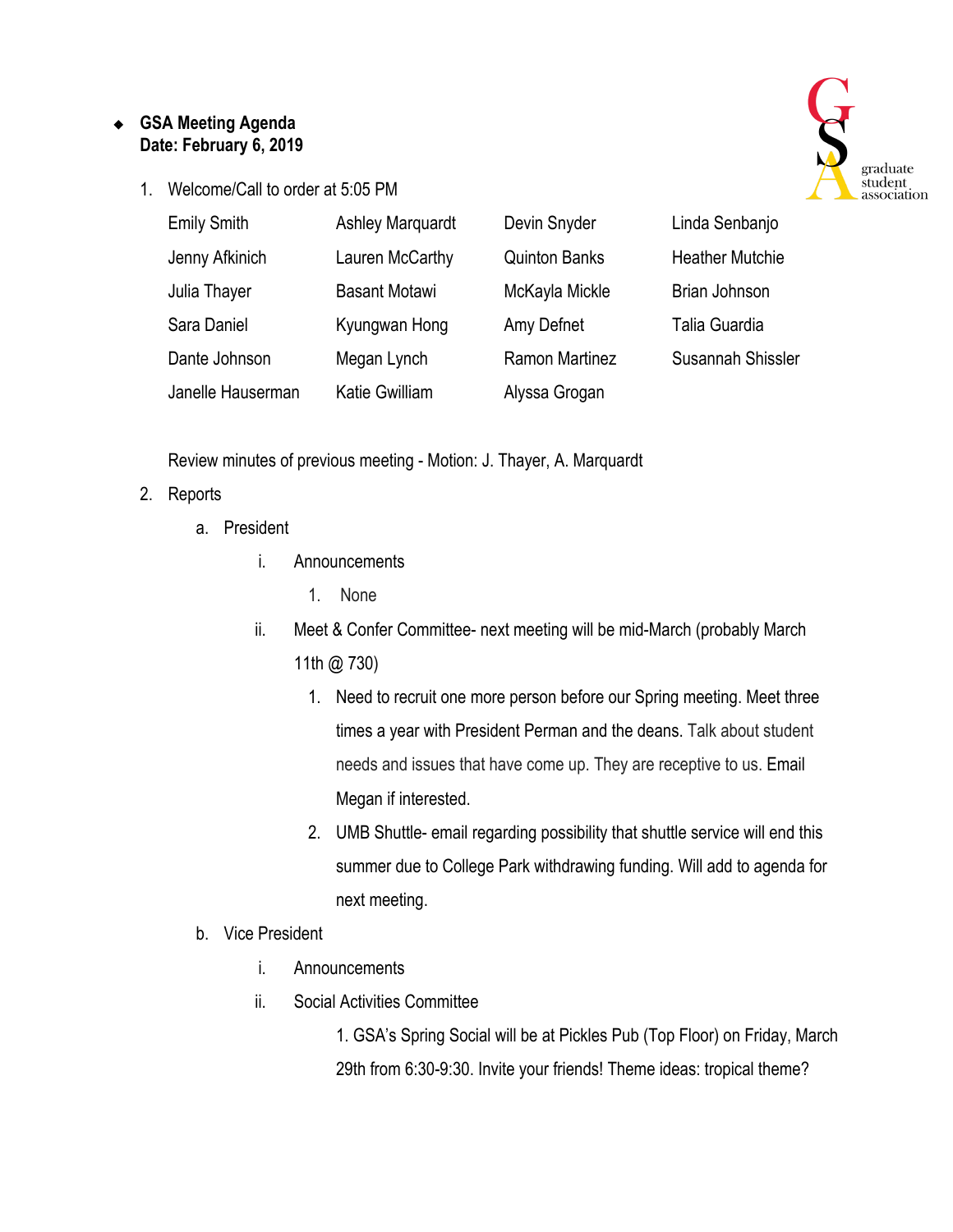hollywood theme?

- iii. USGA Announcements
	- 1. With grad school enrollment increase, GSA has been allotted another senator for the USGA. Discuss whether to add an additional senator or keep the number as is (five or six senators). Meetings are second Wednesday of every month.
		- a. Consensus was to add another senator. Email Ramon if interested- will be looking to fill two spots.
- c. Treasurer
	- i. Account
		- 1. Current Balance: \$14,985.23
	- ii. Finance Committee:
		- 1. 2nd Quarter Travel Award Applications have been scored and awarded, totaling of \$1,179.00. Congratulations to Sarah, Caroline. Hamzah, and Yanfeng.
		- 2. Next Due Date: April 15th
	- iii. Student Group Funding:
		- 1. Budgeted for \$900/semester. Funding is on a reimbursement basis and all receipts must be handed over within one month of the date on the receipt.
			- a. Last semester \$760.77 was allocated to groups for funding. Only \$474.16 of this was spent. The new spring budget is \$1325.84.
		- 2. Budget requests MUST be submitted 1 week prior to GSA meetings so they can be emailed out to the GSA body.
		- 3. February Requests:
			- a. PGSA
				- i. Requested \$250 for PGSA Coffeehouse event (MTSF tentative date April 19th 5:30-7:30) (approved).
			- b. NOVA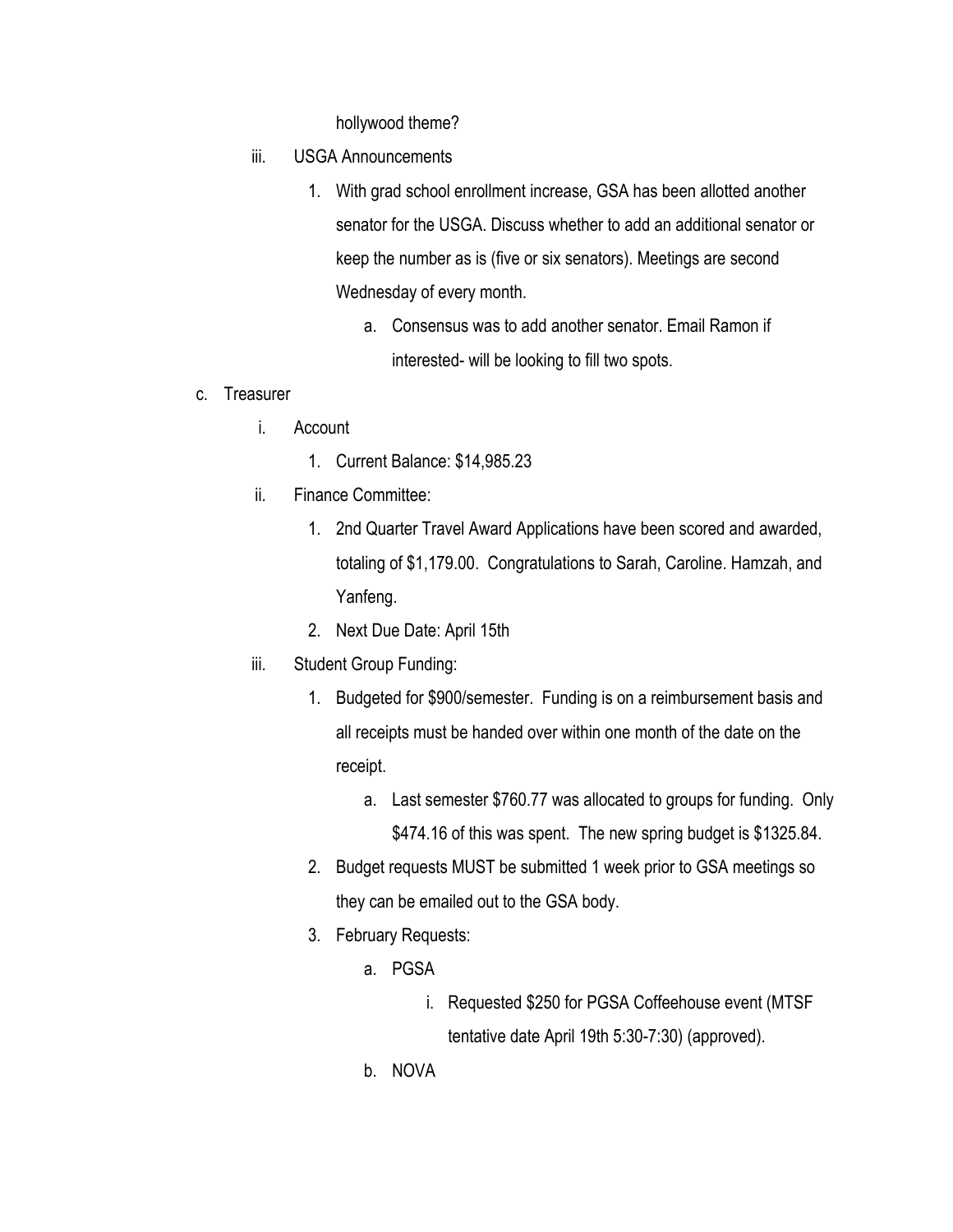i. Requested \$300 to continue Spring Grove Bingo events and hold end of year party (approved).

- d. Secretary
	- i. Announcements
		- 1. GRC registration is open! Deadline to submit an abstract is is Feb 22. Please encourage your peers to present!
		- 2. Competition for GRC abstract cover will be open until Feb 8.
- e. Grad Council rep
	- i. Announcements
	- ii. U of M grad council haven't had a meeting since November, but meeting tomorrow (Feb 7th)
	- iii. Professional Development Committee
		- 1. Congratulations to Yanfeng Xu winner of Research Award
- f. PR
- i. Announcements
	- 1. Grad Gazette went out this Friday, February 1.
- ii. Volunteer
	- 1. Children's Hospital Blanket Making was a success! Thank you to everyone who came and helped make blankets. We were able to make 13 to donate to the hospital here on campus.
	- 2. Spring volunteer event is a work in progress. Email Katie with ideas
- g. Meyerhoff
	- i. No update
- h. NOVA
	- i. No update
- 3. Old Business:
	- a. Status of Centennial Celebration
		- i. Thank you for filling out survey!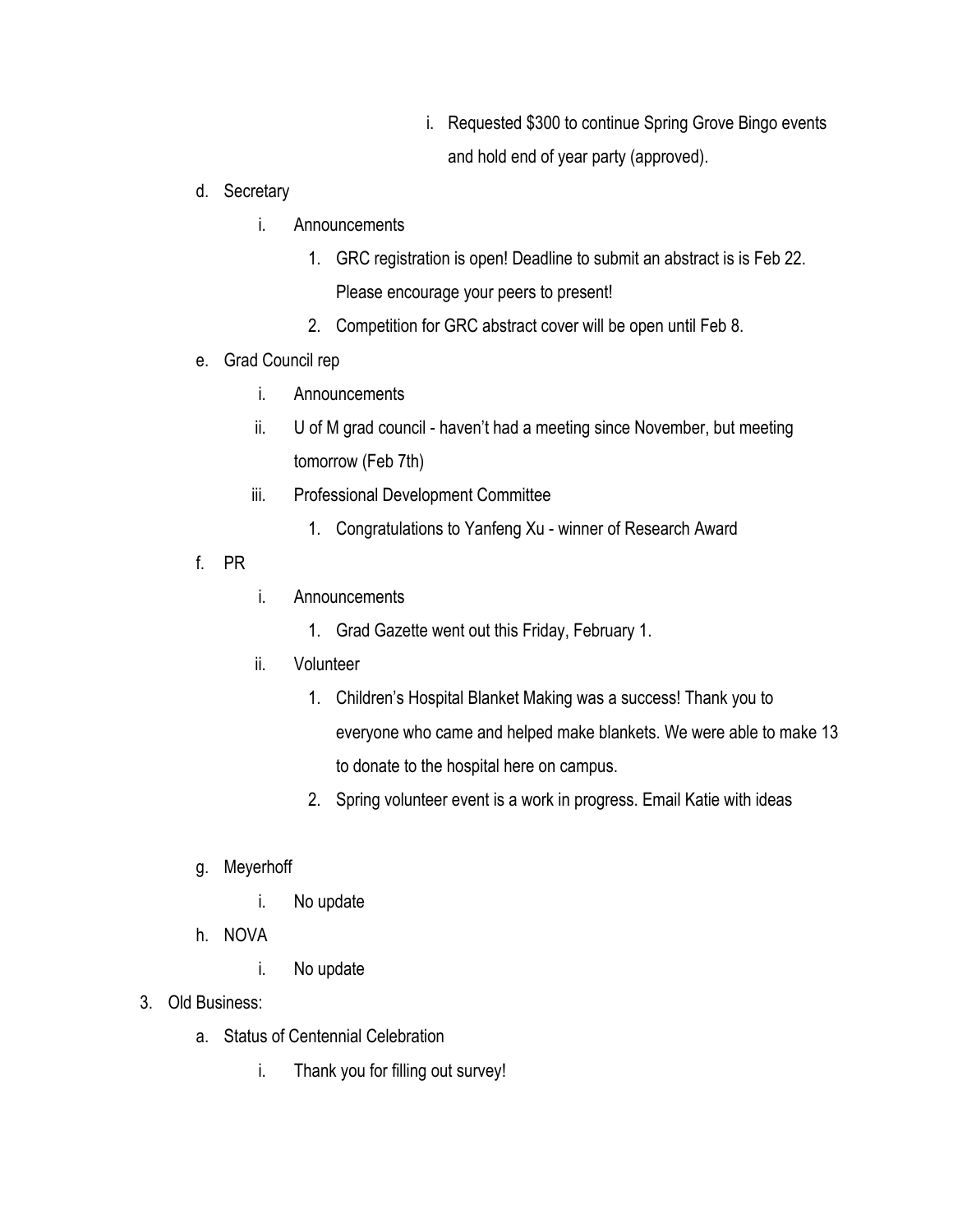- ii. Looking to hold event in the HSF 3 Atrium in April (tentative date April 25th), will begin at 5pm, exec is working on menu
- 4. New Business:
	- a. **House Bill 270 (Graduate Assistant Collective Bargaining Fairness Act)** : bill for collective bargaining rights is back on the table.
		- i. For the purpose of providing collective bargaining rights to certain graduate assistants at certain public institutions of higher education; altering certain exceptions to the applicability of provisions of law governing collective bargaining for State employees; establishing a separate collective bargaining unit for certain graduate assistants; and generally relating to collective bargaining for graduate assistants at public institutions of higher education.
		- ii. Proposed January 29th, a hearing took place on 2/05
			- 1. At the hearing, student representatives from College Park testified for this bill to pass, they mentioned but did not go into detail about clarity of job expectations, salaries, and grievance policy. They stated that Eastern Shore, Bowie State, and Towson were also in favor of the bill. They're main argument is that their meet & confer does not assist them properly, shows them disrespect, etc.
			- 2. Important- 'Authorizes collective bargaining, does not mandate that a union be formed'
			- 3. Can also watch video of hearing: [Video of 2/05](http://mgahouse.maryland.gov/mga/play/e9132cd4-9a7d-45cd-ac35-f8ce79710a5e/?catalog/03e481c7-8a42-4438-a7da-93ff74bdaa4c) HB270 starts around minute 21
		- iii. If passed, would be effective July 1, 2019
		- iv. More information/ check on status of bill: [MD State Legislature page](http://mgaleg.maryland.gov/webmga/frmMain.aspx?id=hb0270&stab=01&pid=billpage&tab=subject3&ys=2019rs).
		- v. Should we make a statement?
			- 1. Examples from a GSA rep that has been on meet & confer for the past 6 years:
				- a. Dental insurance- confusing topic that hasn't yet to be resolved
				- b. Canton Shuttle